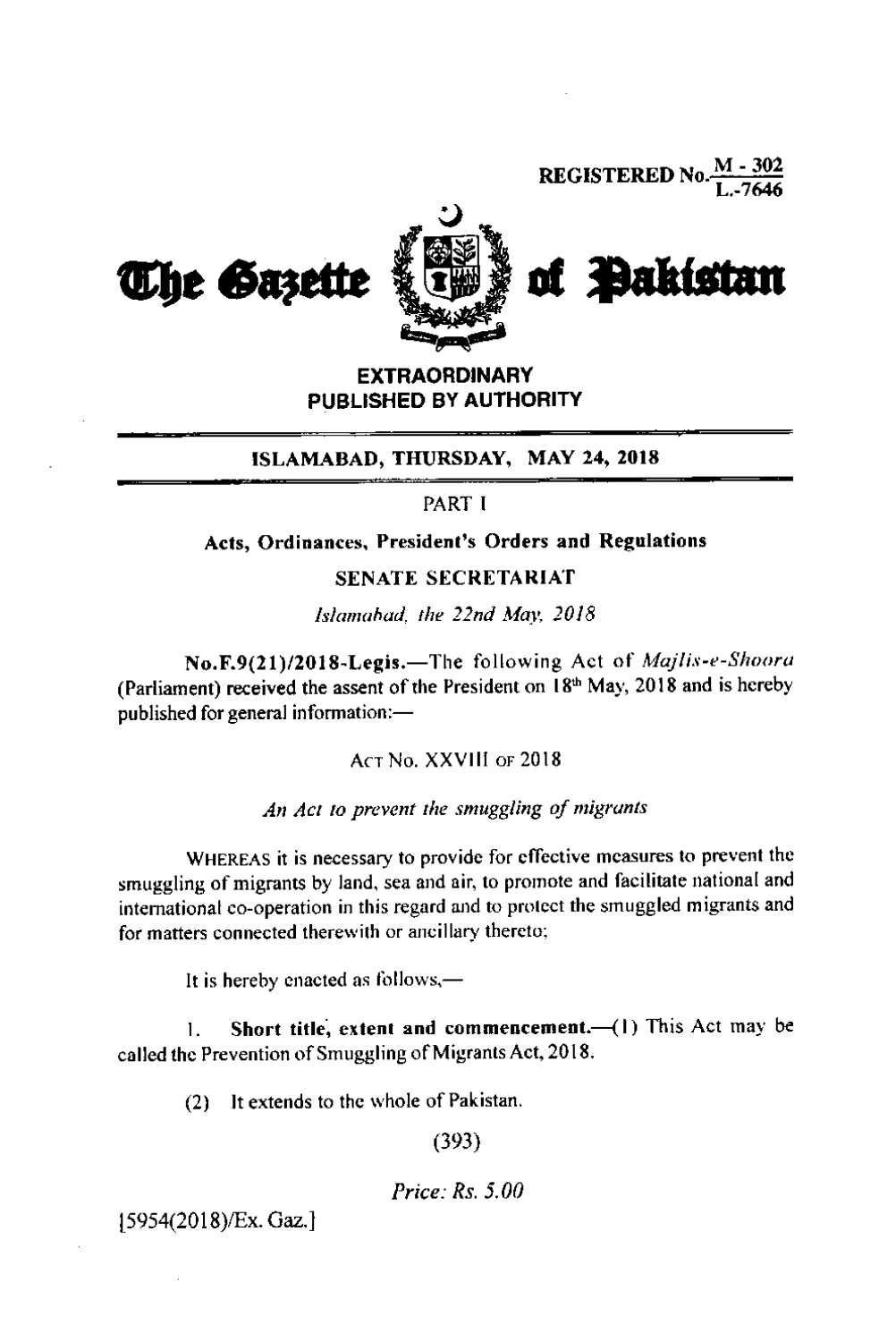(3) It shall come into force at once.

(4) This Act shall apply to any person who commits an offence under section 3, 4, 5, 6 or 7 where-

- $(a)$  the offence is committed within the territory of Pakistan;
- (b) the offence is committed on board a vessel or aircraft that is registered under the laws of Pakistan at the time of commission of the offence: or
- $(c)$  the offence is committed outside the territory of Pakistan by a citizen of Pakistan.

2. **Definitions.—In** this Act, unless there is anything repugnant in the subject or context,—<br>

- (a) 'benefit' includes monetary profit, proceeds or payment in cash or in kind;
- (b) 'Code' means the Code of Criminal Procedure, 1898;
- (c) 'Government' means the Federal Government;
- (d) 'illegal entry' means crossing borders through any port or place other than the designated port or place or without complying with the legal requirem ents for entering into Pakistan or another country;
- (e) 'harbour's hall have the same meaning as in section 52-A of the Penal Code;
- $(6)$  'migrant' means a person who travels or intends to travel from one country to another;
- $(g)$  'organized criminal group' means a structured group of two or more persons acting in concert for benefit, with the aim of committing any offence inder this Act:
- (h) 'Penal (ode' means the Pakislan Penal Code (Act XVL of 1860):
- (i) 'smuggling of migrants' means the facilitation, for benefit, of illegal entry of another person who, $-$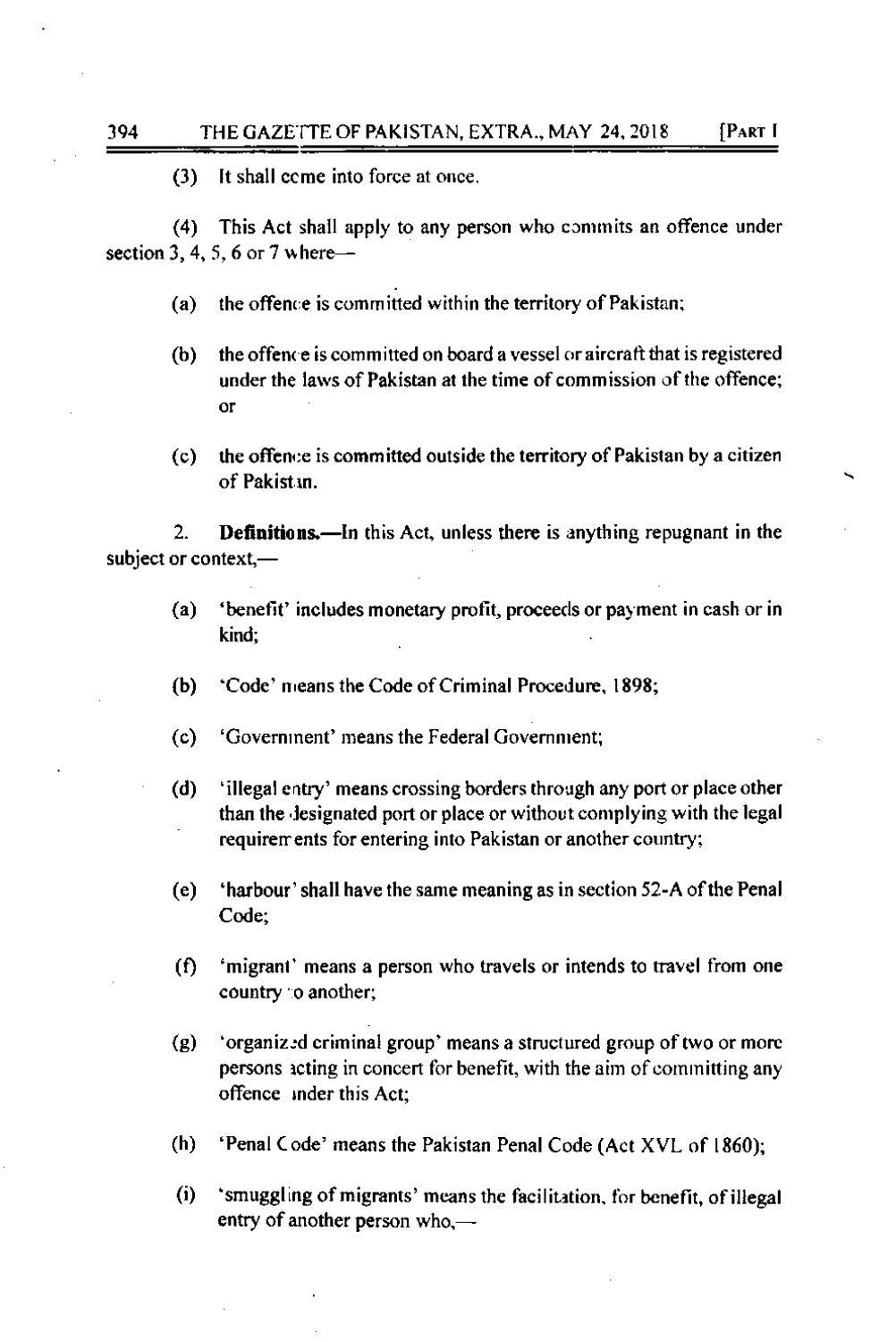# PART I] THE GAZETTE OF PAKISTAN, EXTRA., MAY 24, 2018 395

- $(i)$  is a foreigner, as defined in clause (a) of the Foreigner's Act. 1946 (XXXI of 1946), into Pakistan or from Pakistan into a country ofwhich the person is not a national or a permanent resident; or
- $(ii)$  is a citizen of Pakistan, as specified in the Pakistan Citizenship Act, 1951 (Il of 1951), into another country of which the person is not a national or a permanent resident; and
- (j)'smuggled migrant' meansanyperson in relation towhom an offence under section  $3,4,5,6$  or 7 is committed irrespective of the fact whether or not the perpetrator is identified, apprehended, prosecuted or convictcd.

3. Punishment of smuggling of migrants.—Whoever intentionally engages in or attempts to engage in the smuggling of migrants shall be punished with imprisonment which may extend to five years but which shall not be less than three years and with fine up to one million rupees.

4. Offences in relation to documents.--(1) Whoever intentionally, for the purpose of getting benefit,—

- (a) produces or attempts to produce a document for the purpose of enabling the smuggling of migrants; or
- (b) procures, provides, or possesses, or attempts to procure, 'provide, or possess a document for the purpose of enabling the smuggling of  $m$ igrants, $-$

comrnits an offence

 $(2)$  Whoever commits or attempts to commit an offence under sub-section (1) shall be punished with imprisonnrent which rnay extend ro rhree years but which shall not be less than one year and with fine up to one million rupees.

5. Offence of harbouring illegal residents for benefit.--Whoever intentionally, for the purpose of getting benefit, harbours or attempts to harbour a person who is not a citizen or perrnanent resident of Pakistan and who has not complied with the necessary requirements for legally remaining in Pakistan commits an offence and shall be punished with imprisonment which may extend to three years but which shall not be less than one yearand with fine up to one million rupees.

6. Aggravated offences.—The offences under sections 3, 4, and 5 shall be punished with imprisonment for a term which may extend to fourteen years but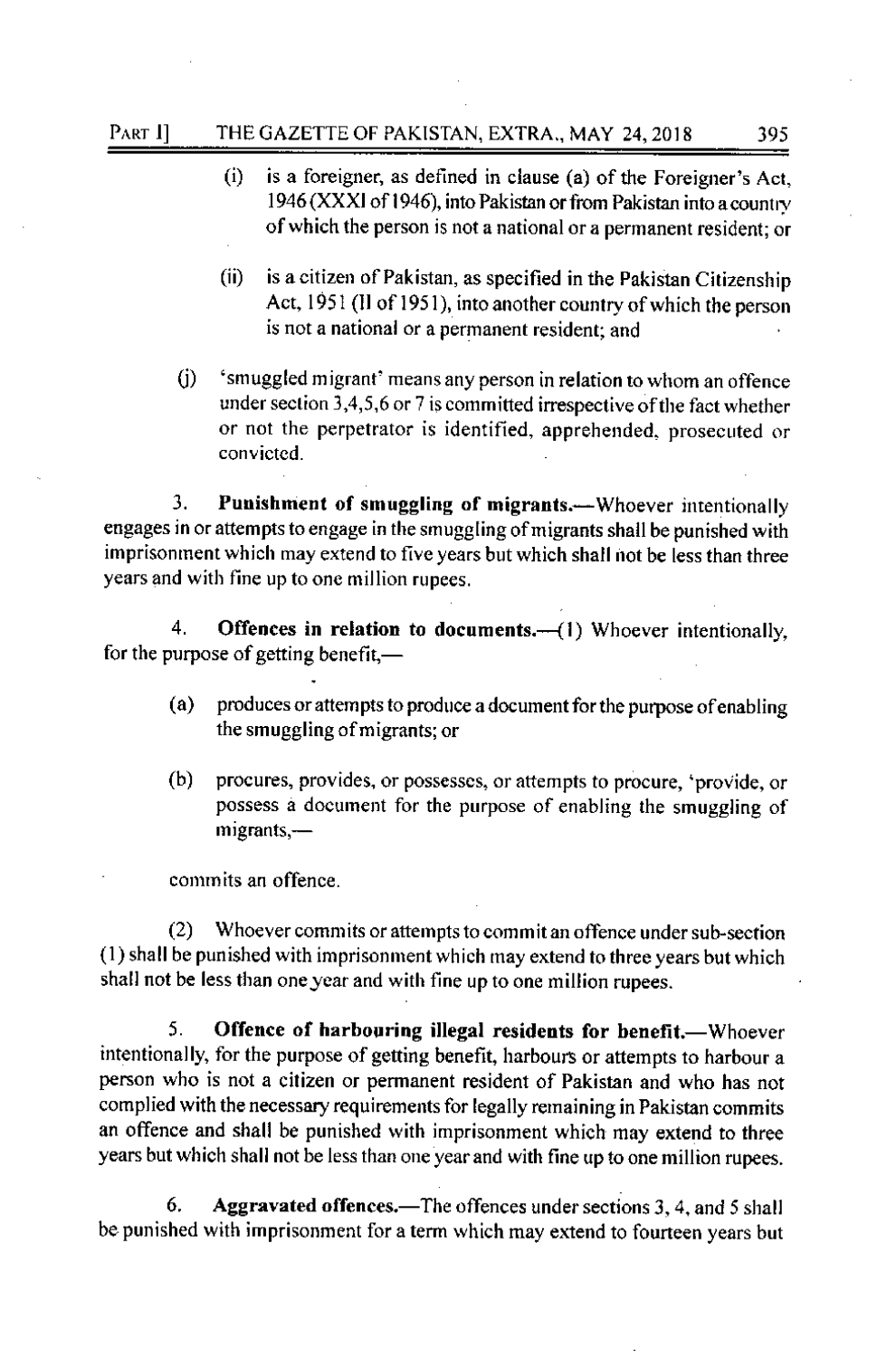which shall not he less than five years and with fine up to two million rupee in any of the following circumstances,—

- $(a)$ where the offence involves serious injury, life-threatening illness, or death, or other circumstances that endanger, or are likely to endanger, the life or safety of the smuggled migrant or another person;
- $(b)$ where the offence involves cruel, inhuman or degrading treatment of another person; or
- $(c)$ where the offence was committed as part of the activity of an organized criminal group.

7. **Offence of abetment and criminal conspiracy.** (1) Whoever abets any of the offences under section 3,4,5 or 6, shall be punished in accordance with Chapter V of the Penal Code.

(2) Any person who is party to a criminal conspiracy to commit an offence under section 3,4.5 or 6 shall be punished in accordance with Chapter V-A of the Penal Code.

8. Non-criminalization of smuggled migrants.—Without prejudice to the applicability of other laws establishing criminal offences, smuggled migrants shall not become liable to criminal prosecution under this Act for the fact of having been the object of conduct set forth in section 3,4,5,6 or 7 and may be a witness in the case.

Offences to be cognizable offences etc.-All offences under this 9. Act shall be cognizable, non-bailable, and non-compoundable as construed by the Code.

 $10.$ Cognizance of offences.—Notwithstanding anything contained in the Code, a Magistrate of the First Class shall try an offence punishable under this Act and may impose any punishment provided under the Act.

11. Investigating agency.— The Federal Investigation Agency, or such other agency as may be specially empowered by the Government through notification in the official Gazette, s tall be responsible for investigation of offences under this Act.

 $12.$ National and international cooperation.—- The Federal Investigation Agency, or such other agency notified under section 11 may,—

 $(a)$ co-operate with relevant authorities in Pakistan and in other countries of origin, transit and destination of smuggled migrants and make